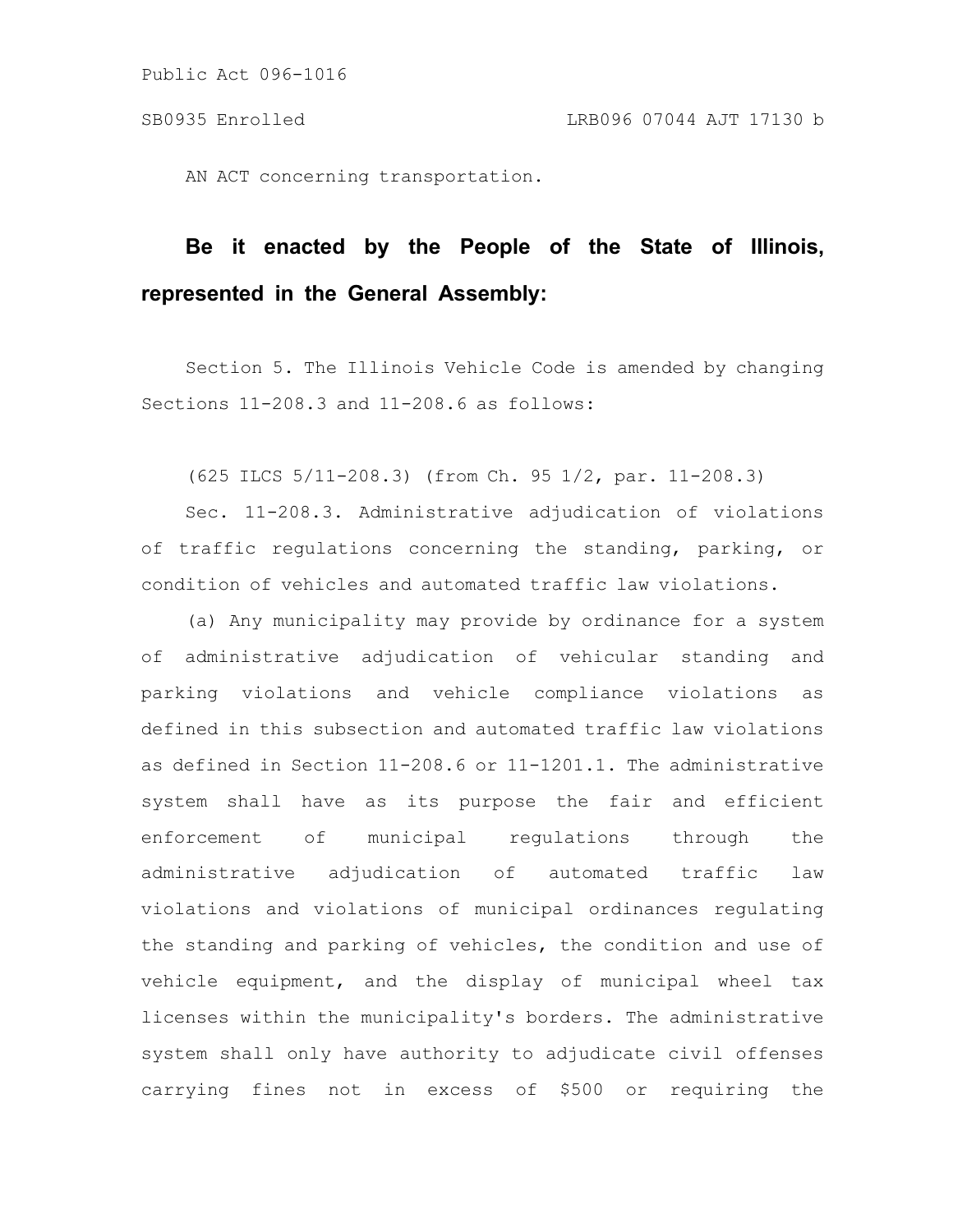# SB0935 Enrolled LRB096 07044 AJT 17130 b

completion of a traffic education program, or both, that occur after the effective date of the ordinance adopting such a system under this Section. For purposes of this Section, "compliance violation" means a violation of a municipal regulation governing the condition or use of equipment on a vehicle or governing the display of a municipal wheel tax license.

(b) Any ordinance establishing a system of administrative adjudication under this Section shall provide for:

(1) A traffic compliance administrator authorized to adopt, distribute and process parking, compliance, and automated traffic law violation notices and other notices required by this Section, collect money paid as fines and penalties for violation of parking and compliance ordinances and automated traffic law violations, and operate an administrative adjudication system. The traffic compliance administrator also may make a certified report to the Secretary of State under Section 6-306.5.

(2) A parking, standing, compliance, or automated traffic law violation notice that shall specify the date, time, and place of violation of a parking, standing, compliance, or automated traffic law regulation; the particular regulation violated; any requirement to complete a traffic education program; the fine and any penalty that may be assessed for late payment or failure to complete a required traffic education program, or both,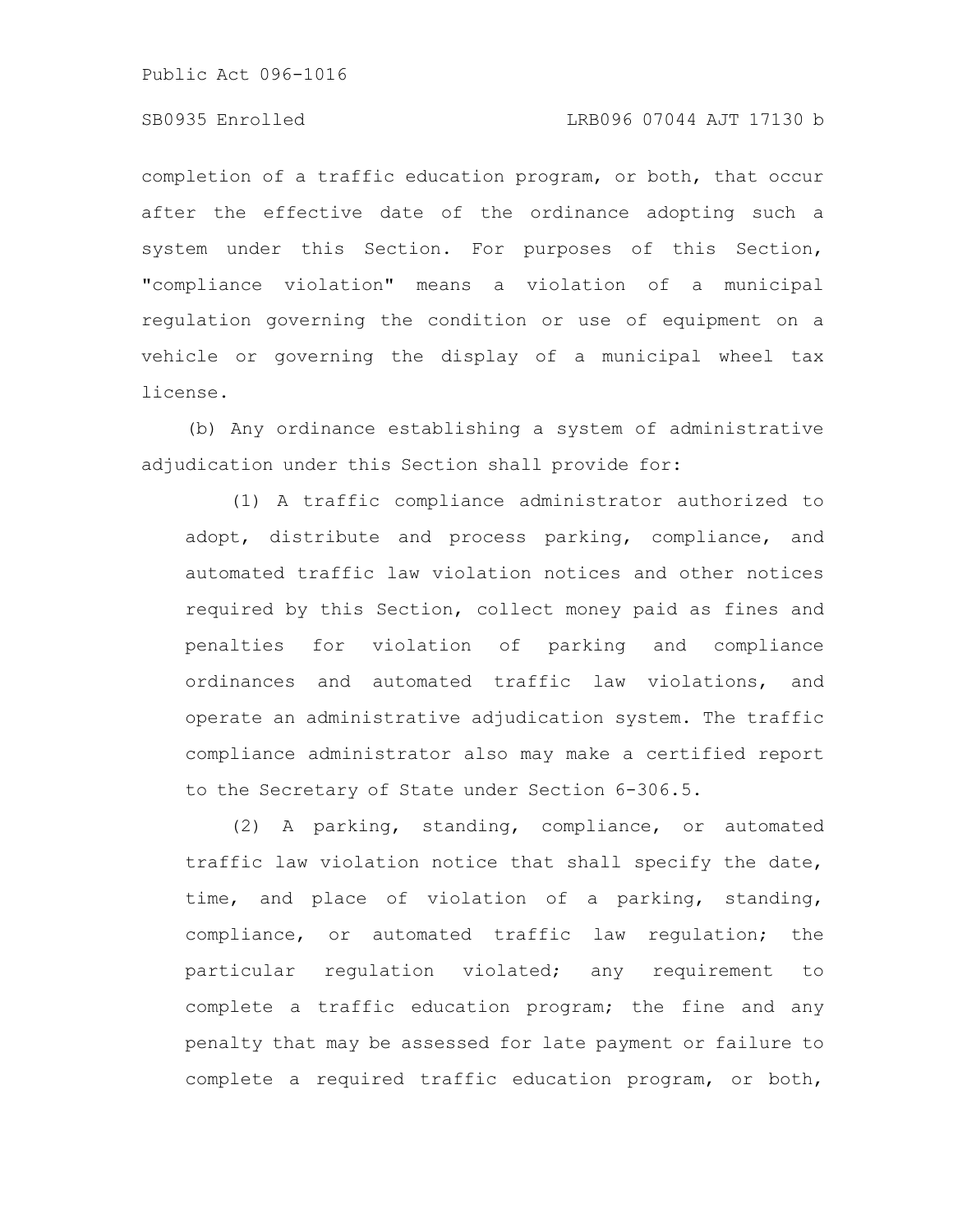when so provided by ordinance; the vehicle make and state registration number; and the identification number of the person issuing the notice. With regard to automated traffic law violations, vehicle make shall be specified on the automated traffic law violation notice if the make is available and readily discernible. With regard to municipalities with a population of 1 million or more, it shall be grounds for dismissal of a parking violation if the state registration number or vehicle make specified is incorrect. The violation notice shall state that the completion of any required traffic education program, the payment of any indicated fine, and the payment of any applicable penalty for late payment or failure to complete a required traffic education program, or both, shall operate as a final disposition of the violation. The notice also shall contain information as to the availability of a hearing in which the violation may be contested on its merits. The violation notice shall specify the time and manner in which a hearing may be had.

(3) Service of the parking, standing, or compliance violation notice by affixing the original or a facsimile of the notice to an unlawfully parked vehicle or by handing the notice to the operator of a vehicle if he or she is present and service of an automated traffic law violation notice by mail to the address of the registered owner of the cited vehicle as recorded with the Secretary of State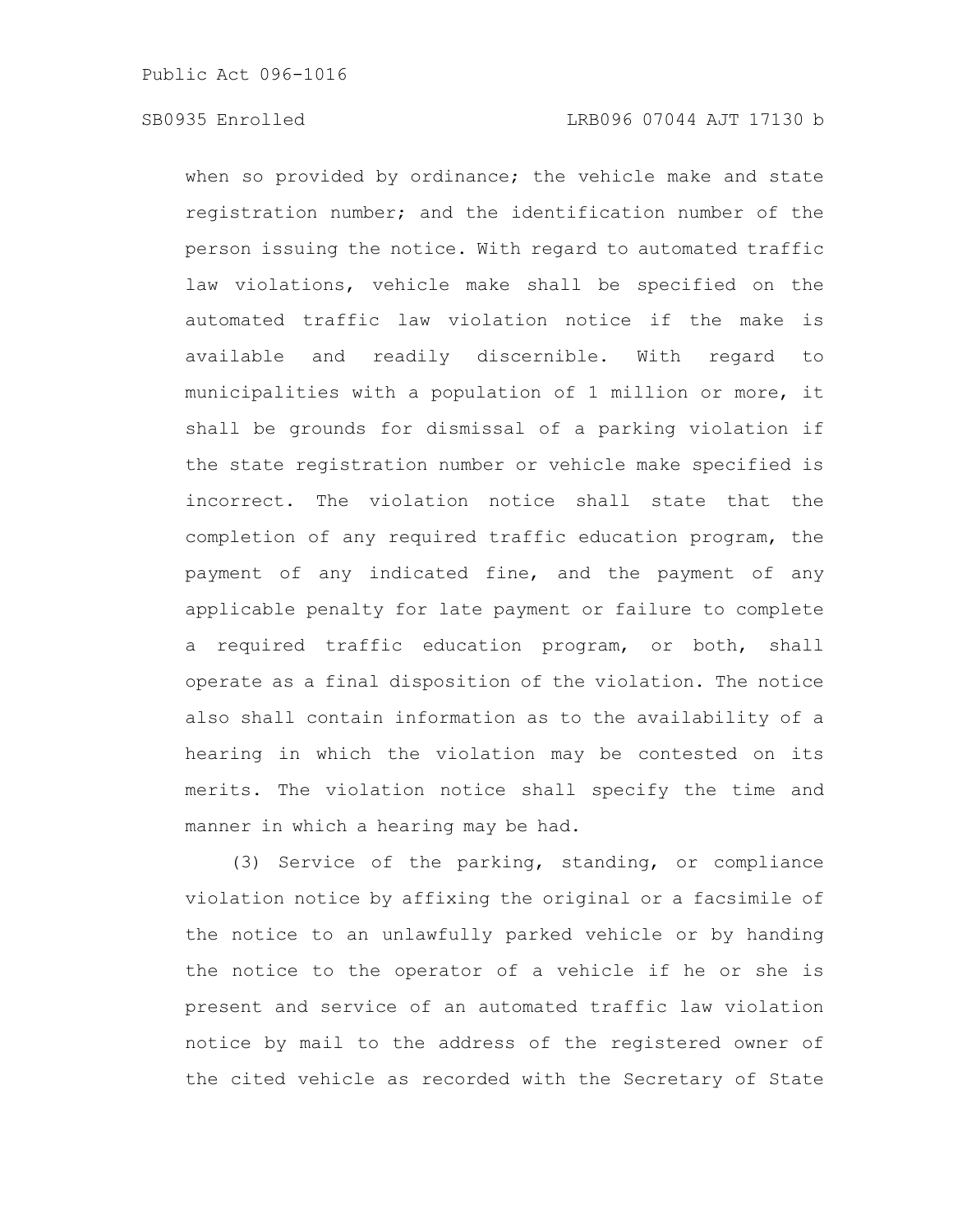within 30 days after the Secretary of State notifies the municipality or county of the identity of the owner of the vehicle, but in no event later than 90 days after the violation. A person authorized by ordinance to issue and serve parking, standing, and compliance violation notices shall certify as to the correctness of the facts entered on the violation notice by signing his or her name to the notice at the time of service or in the case of a notice produced by a computerized device, by signing a single certificate to be kept by the traffic compliance administrator attesting to the correctness of all notices produced by the device while it was under his or her control. In the case of an automated traffic law violation, the ordinance shall require a determination by a technician employed or contracted by the municipality or county that, based on inspection of recorded images, the motor vehicle was being operated in violation of Section 11-208.6 or 11-1201.1 or a local ordinance. If the technician determines that the vehicle entered the intersection as part of a funeral procession or in order to yield the right-of-way to an emergency vehicle, a citation shall not be issued. In municipalities with a population of less than 1,000,000 inhabitants and counties with a population of less than 3,000,000 inhabitants, the automated traffic law ordinance shall require that all determinations by a technician that a motor vehicle was being operated in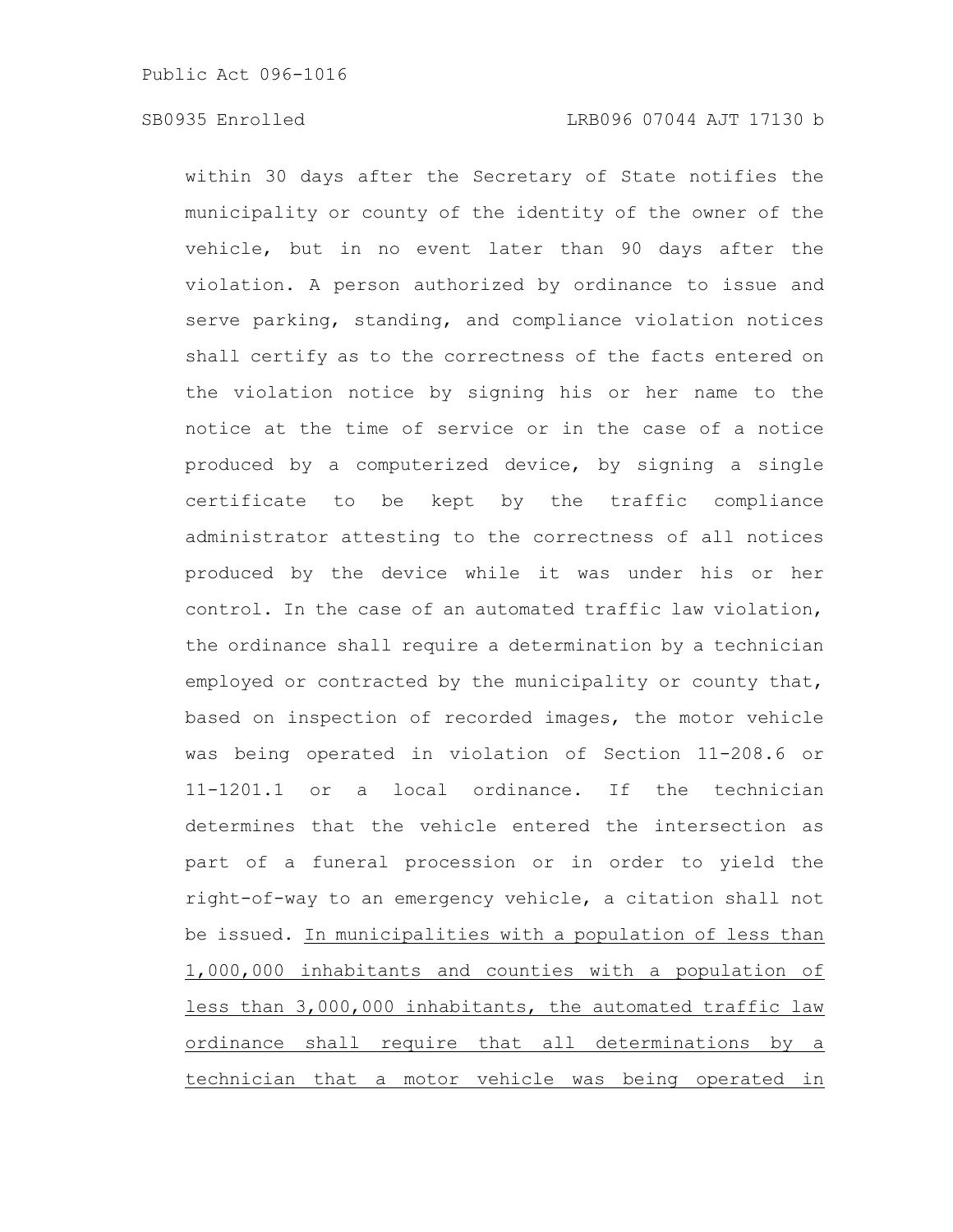violation of Section 11-208.6 or 11-1201.1 or a local ordinance must be reviewed and approved by a law enforcement officer or retired law enforcement officer of the municipality or county issuing the violation. In municipalities with a population of 1,000,000 or more inhabitants and counties with a population of 3,000,000 or more inhabitants, the automated traffic law ordinance shall require that all determinations by a technician that a motor vehicle was being operated in violation of Section 11-208.6 or 11-1201.1 or a local ordinance must be reviewed and approved by a law enforcement officer or retired law enforcement officer of the municipality or county issuing the violation or by an additional fully-trained reviewing technician who is not employed by the contractor who employs the technician who made the initial determination. As used in this paragraph, "fully-trained reviewing technician" means a person who has received at least 40 hours of supervised training in subjects which shall include image inspection and interpretation, the elements necessary to prove a violation, license plate identification, and traffic safety and management. In all municipalities and counties, the automated traffic law ordinance shall require that no additional fee shall be charged to the alleged violator for exercising his or her right to an administrative hearing, and persons shall be given at least 25 days following an administrative hearing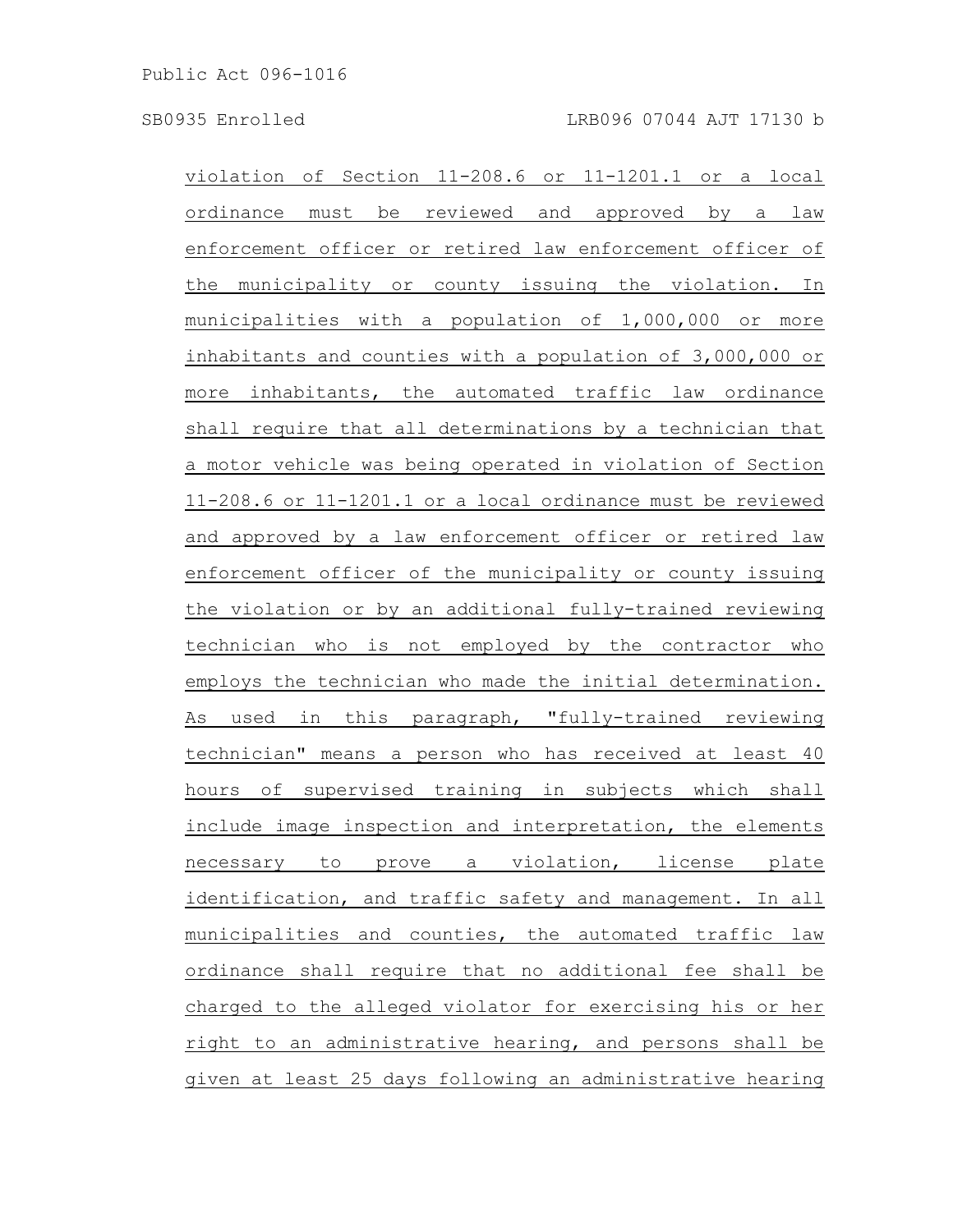### SB0935 Enrolled LRB096 07044 AJT 17130 b

to pay any civil penalty imposed by a finding that Section 11-208.6 or 11-1201.1 or a similar local ordinance has been violated. The original or a facsimile of the violation notice or, in the case of a notice produced by a computerized device, a printed record generated by the device showing the facts entered on the notice, shall be retained by the traffic compliance administrator, and shall be a record kept in the ordinary course of business. A parking, standing, compliance, or automated traffic law violation notice issued, signed and served in accordance with this Section, a copy of the notice, or the computer generated record shall be prima facie correct and shall be prima facie evidence of the correctness of the facts shown on the notice. The notice, copy, or computer generated record shall be admissible in any subsequent administrative or legal proceedings.

(4) An opportunity for a hearing for the registered owner of the vehicle cited in the parking, standing, compliance, or automated traffic law violation notice in which the owner may contest the merits of the alleged violation, and during which formal or technical rules of evidence shall not apply; provided, however, that under Section 11-1306 of this Code the lessee of a vehicle cited in the violation notice likewise shall be provided an opportunity for a hearing of the same kind afforded the registered owner. The hearings shall be recorded, and the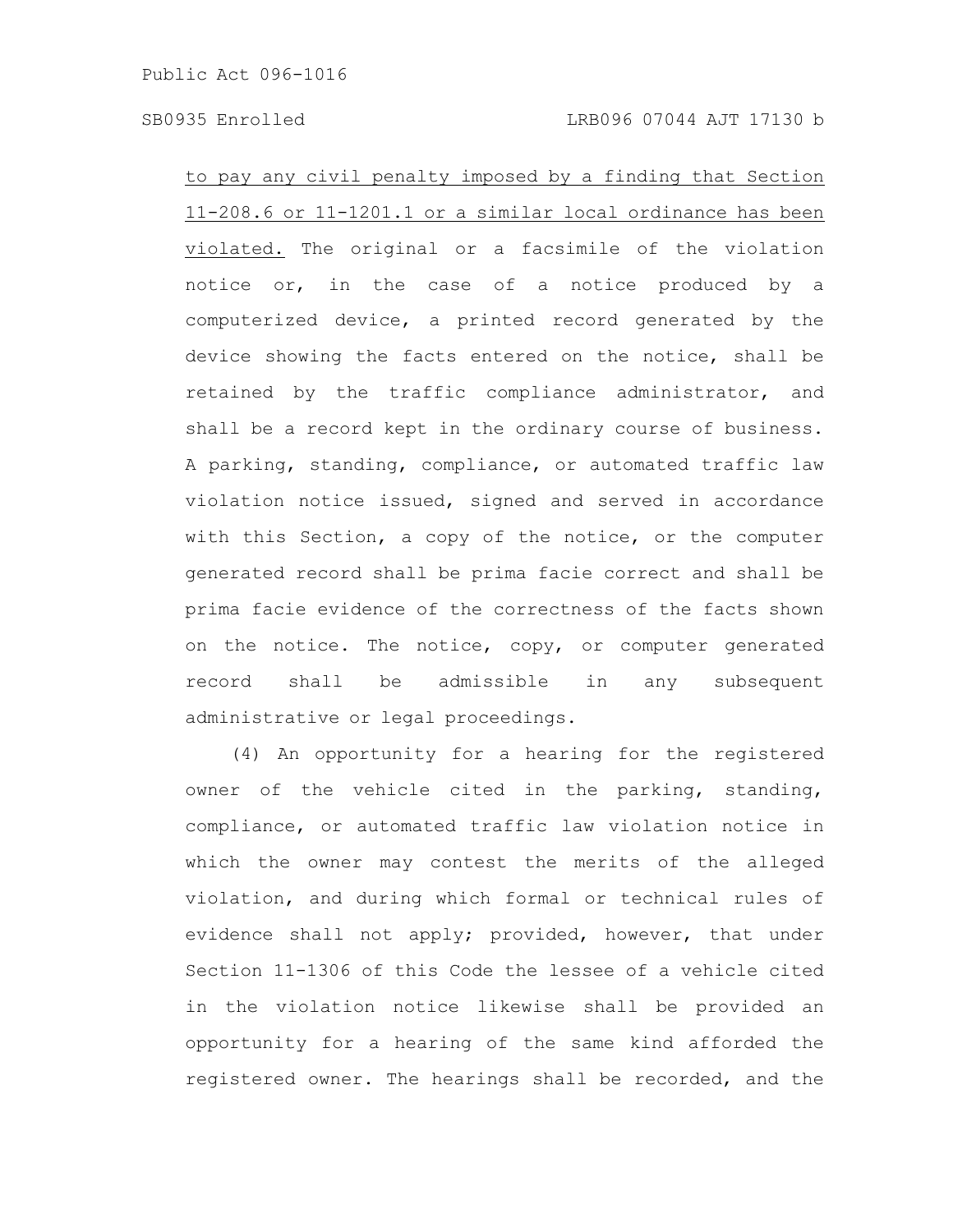# SB0935 Enrolled LRB096 07044 AJT 17130 b

person conducting the hearing on behalf of the traffic compliance administrator shall be empowered to administer oaths and to secure by subpoena both the attendance and testimony of witnesses and the production of relevant books and papers. Persons appearing at a hearing under this Section may be represented by counsel at their expense. The ordinance may also provide for internal administrative review following the decision of the hearing officer.

(5) Service of additional notices, sent by first class United States mail, postage prepaid, to the address of the registered owner of the cited vehicle as recorded with the Secretary of State or, if any notice to that address is returned as undeliverable, to the last known address recorded in a United States Post Office approved database, or, under Section 11-1306 of this Code, to the lessee of the cited vehicle at the last address known to the lessor of the cited vehicle at the time of lease or, if any notice to that address is returned as undeliverable, to the last known address recorded in a United States Post Office approved database. The service shall be deemed complete as of the date of deposit in the United States mail. The notices shall be in the following sequence and shall include but not be limited to the information specified herein:

(i) A second notice of parking, standing, or compliance violation. This notice shall specify the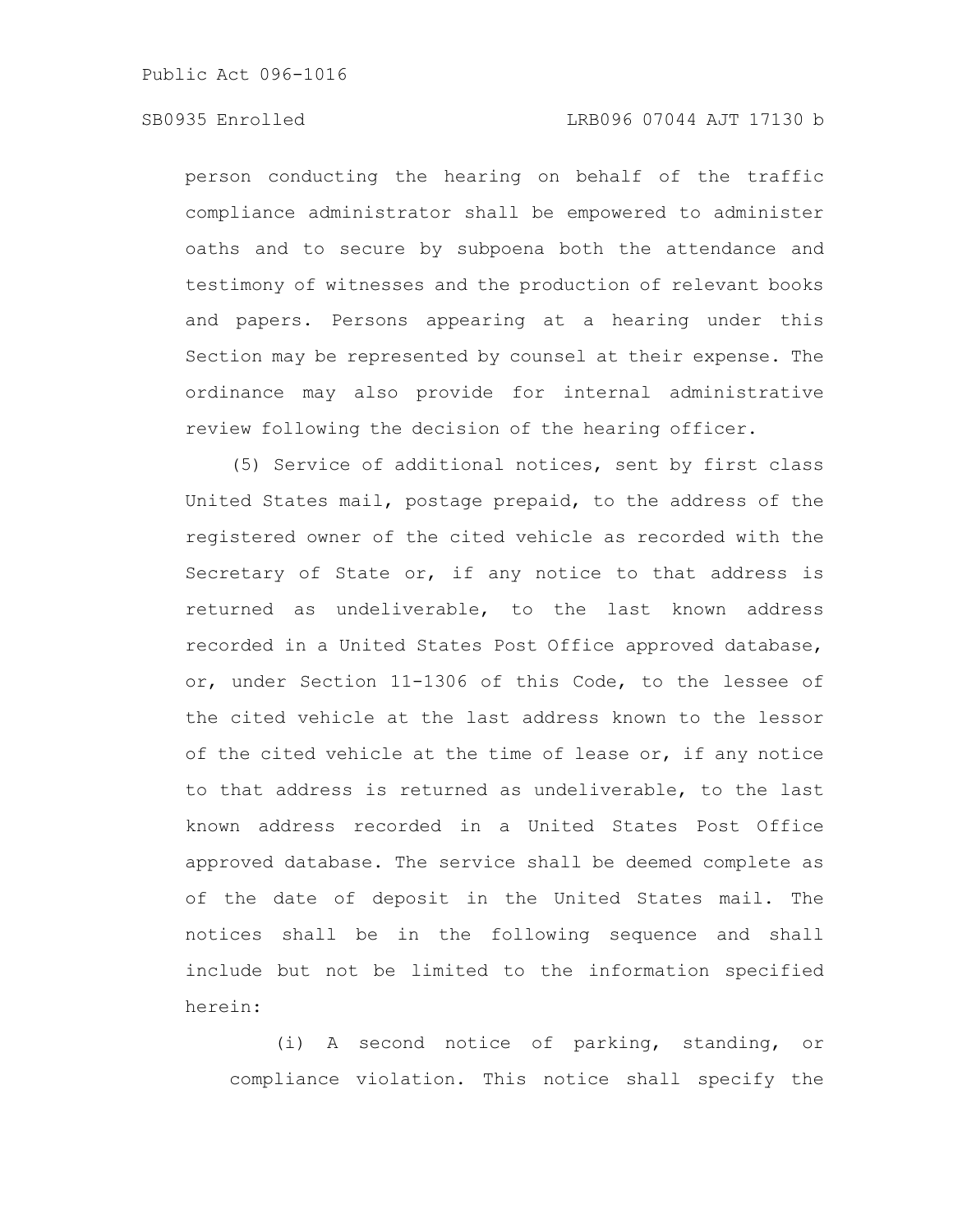date and location of the violation cited in the parking, standing, or compliance violation notice, the particular regulation violated, the vehicle make and state registration number, any requirement to complete a traffic education program, the fine and any penalty that may be assessed for late payment or failure to complete a traffic education program, or both, when so provided by ordinance, the availability of a hearing in which the violation may be contested on its merits, and the time and manner in which the hearing may be had. The notice of violation shall also state that failure to complete a required traffic education program, to pay the indicated fine and any applicable penalty, or to appear at a hearing on the merits in the time and manner specified, will result in a final determination of violation liability for the cited violation in the amount of the fine or penalty indicated, and that, upon the occurrence of a final determination of violation liability for the failure, and the exhaustion of, or failure to exhaust, available administrative or judicial procedures for review, any incomplete traffic education program or any unpaid fine or penalty, or both, will constitute a debt due and owing the municipality.

(ii) A notice of final determination of parking, standing, compliance, or automated traffic law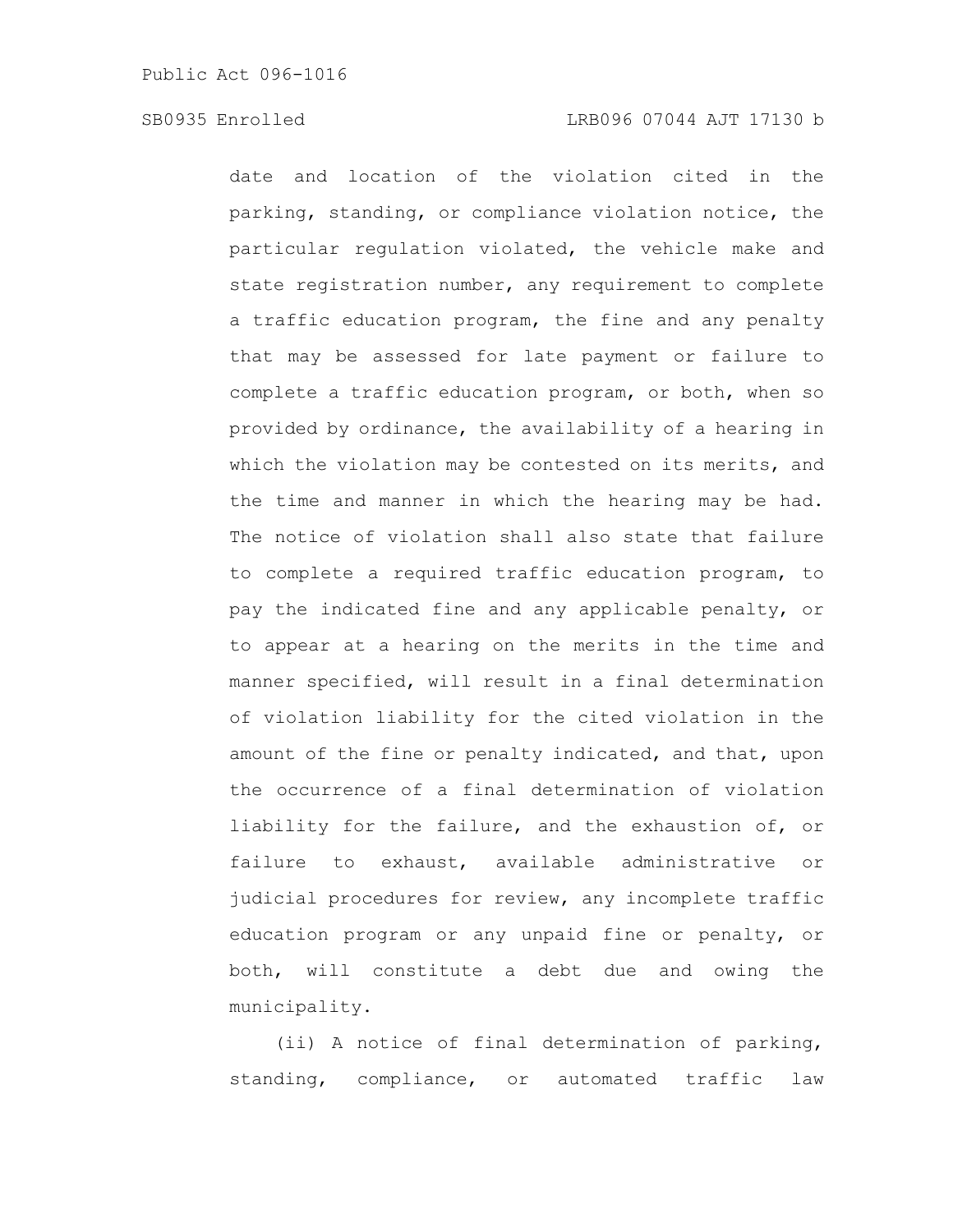# SB0935 Enrolled LRB096 07044 AJT 17130 b

violation liability. This notice shall be sent following a final determination of parking, standing, compliance, or automated traffic law violation liability and the conclusion of judicial review procedures taken under this Section. The notice shall state that the incomplete traffic education program or the unpaid fine or penalty, or both, is a debt due and owing the municipality. The notice shall contain warnings that failure to complete any required traffic education program or to pay any fine or penalty due and owing the municipality, or both, within the time specified may result in the municipality's filing of a petition in the Circuit Court to have the incomplete traffic education program or unpaid fine or penalty, or both, rendered a judgment as provided by this Section, or may result in suspension of the person's drivers license for failure to complete a traffic education program or to pay fines or penalties, or both, for 10 or more parking violations under Section 6-306.5 or 5 or more automated traffic law violations under Section 11-208.6.

(6) A notice of impending drivers license suspension. This notice shall be sent to the person liable for failure to complete a required traffic education program or to pay any fine or penalty that remains due and owing, or both, on 10 or more parking violations or 5 or more unpaid automated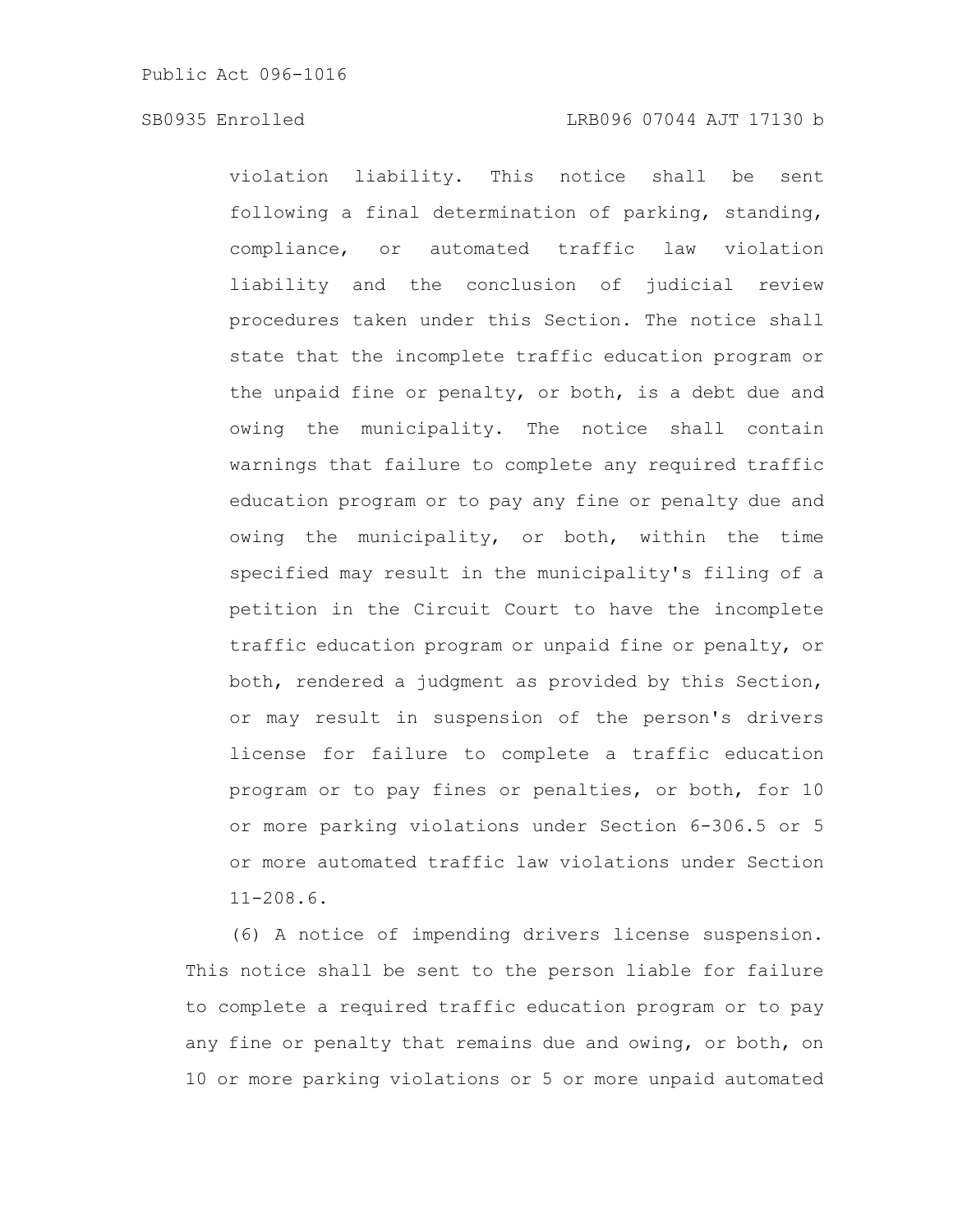traffic law violations. The notice shall state that failure to complete a required traffic education program or to pay the fine or penalty owing, or both, within 45 days of the notice's date will result in the municipality notifying the Secretary of State that the person is eligible for initiation of suspension proceedings under Section 6-306.5 of this Code. The notice shall also state that the person may obtain a photostatic copy of an original ticket imposing a fine or penalty by sending a self addressed, stamped envelope to the municipality along with a request for the photostatic copy. The notice of impending drivers license suspension shall be sent by first class United States mail, postage prepaid, to the address recorded with the Secretary of State or, if any notice to that address is returned as undeliverable, to the last known address recorded in a United States Post Office approved database.

(7) Final determinations of violation liability. A final determination of violation liability shall occur following failure to complete the required traffic education program or to pay the fine or penalty, or both, after a hearing officer's determination of violation liability and the exhaustion of or failure to exhaust any administrative review procedures provided by ordinance. Where a person fails to appear at a hearing to contest the alleged violation in the time and manner specified in a prior mailed notice, the hearing officer's determination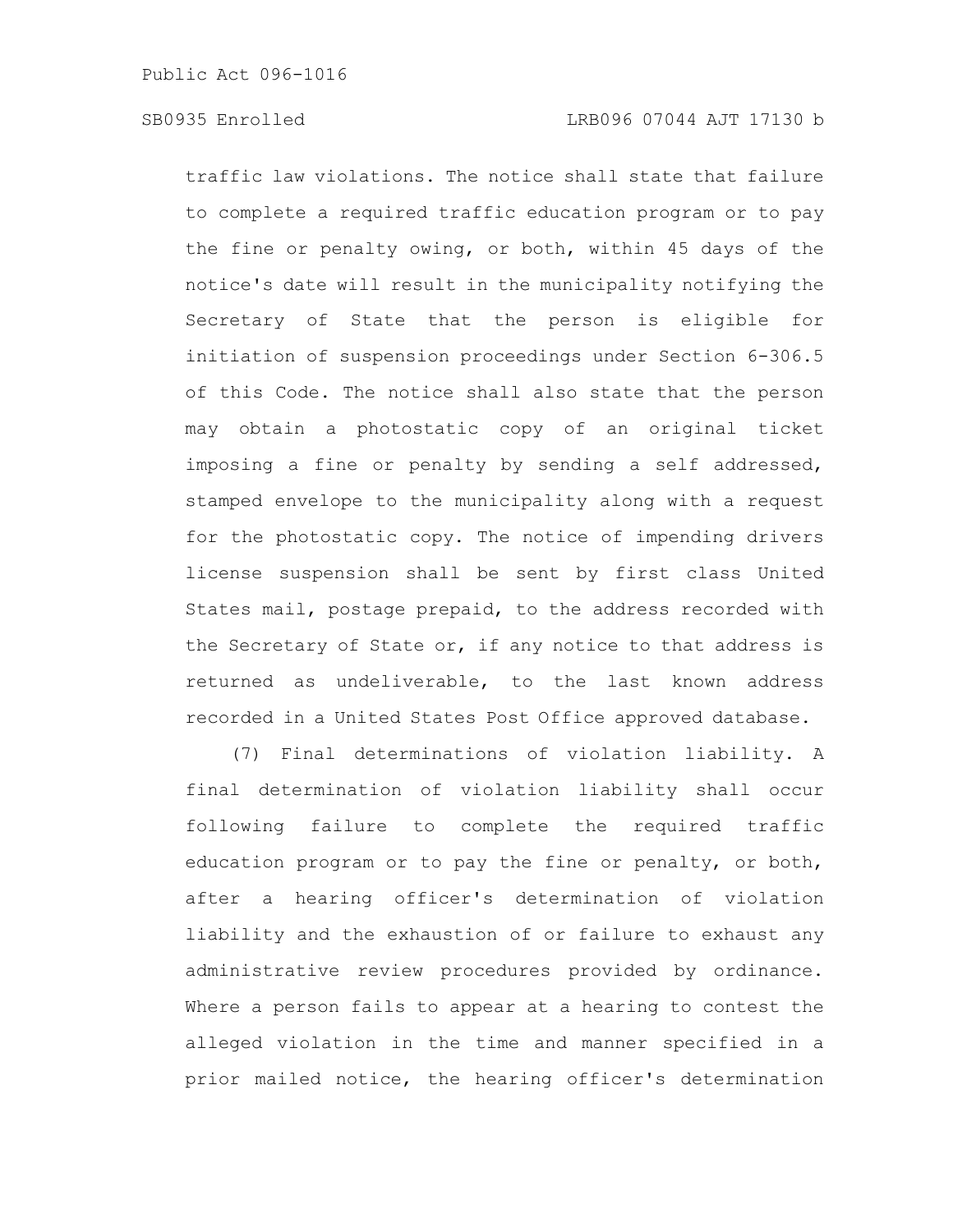of violation liability shall become final: (A) upon denial of a timely petition to set aside that determination, or (B) upon expiration of the period for filing the petition without a filing having been made.

(8) A petition to set aside a determination of parking, standing, compliance, or automated traffic law violation liability that may be filed by a person owing an unpaid fine or penalty. A petition to set aside a determination of liability may also be filed by a person required to complete a traffic education program. The petition shall be filed with and ruled upon by the traffic compliance administrator in the manner and within the time specified by ordinance. The grounds for the petition may be limited to: (A) the person not having been the owner or lessee of the cited vehicle on the date the violation notice was issued, (B) the person having already completed the required traffic education program or paid the fine or penalty, or both, for the violation in question, and (C) excusable failure to appear at or request a new date for a hearing. With regard to municipalities with a population of 1 million or more, it shall be grounds for dismissal of a parking violation if the state registration number, or vehicle make if specified, is incorrect. After the determination of parking, standing, compliance, or automated traffic law violation liability has been set aside upon a showing of just cause, the registered owner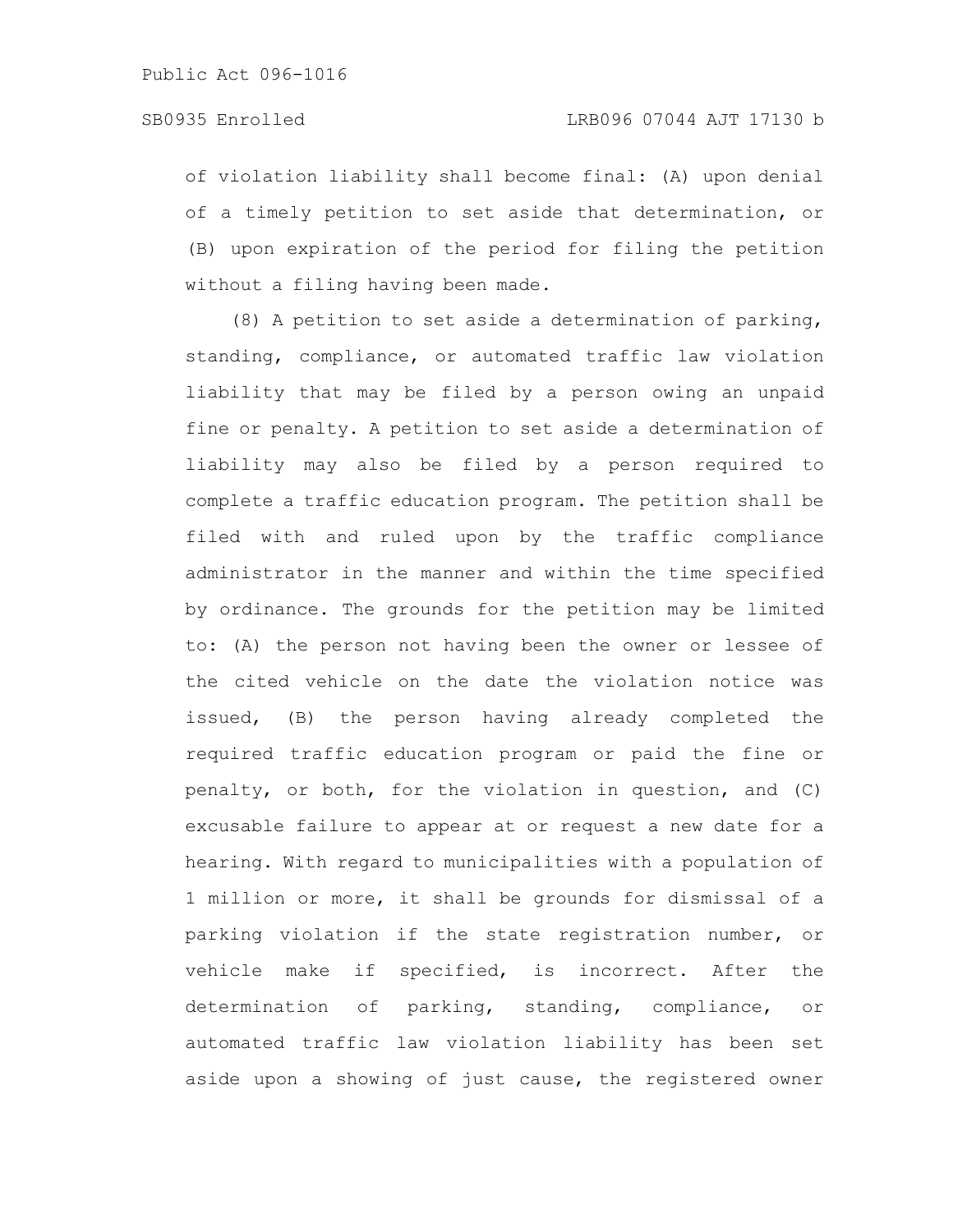shall be provided with a hearing on the merits for that violation.

(9) Procedures for non-residents. Procedures by which persons who are not residents of the municipality may contest the merits of the alleged violation without attending a hearing.

(10) A schedule of civil fines for violations of vehicular standing, parking, compliance, or automated traffic law regulations enacted by ordinance pursuant to this Section, and a schedule of penalties for late payment of the fines or failure to complete required traffic education programs, provided, however, that the total amount of the fine and penalty for any one violation shall not exceed \$250, except as provided in subsection (c) of Section 11-1301.3 of this Code.

(11) Other provisions as are necessary and proper to carry into effect the powers granted and purposes stated in this Section.

(c) Any municipality establishing vehicular standing, parking, compliance, or automated traffic law regulations under this Section may also provide by ordinance for a program of vehicle immobilization for the purpose of facilitating enforcement of those regulations. The program of vehicle immobilization shall provide for immobilizing any eligible vehicle upon the public way by presence of a restraint in a manner to prevent operation of the vehicle. Any ordinance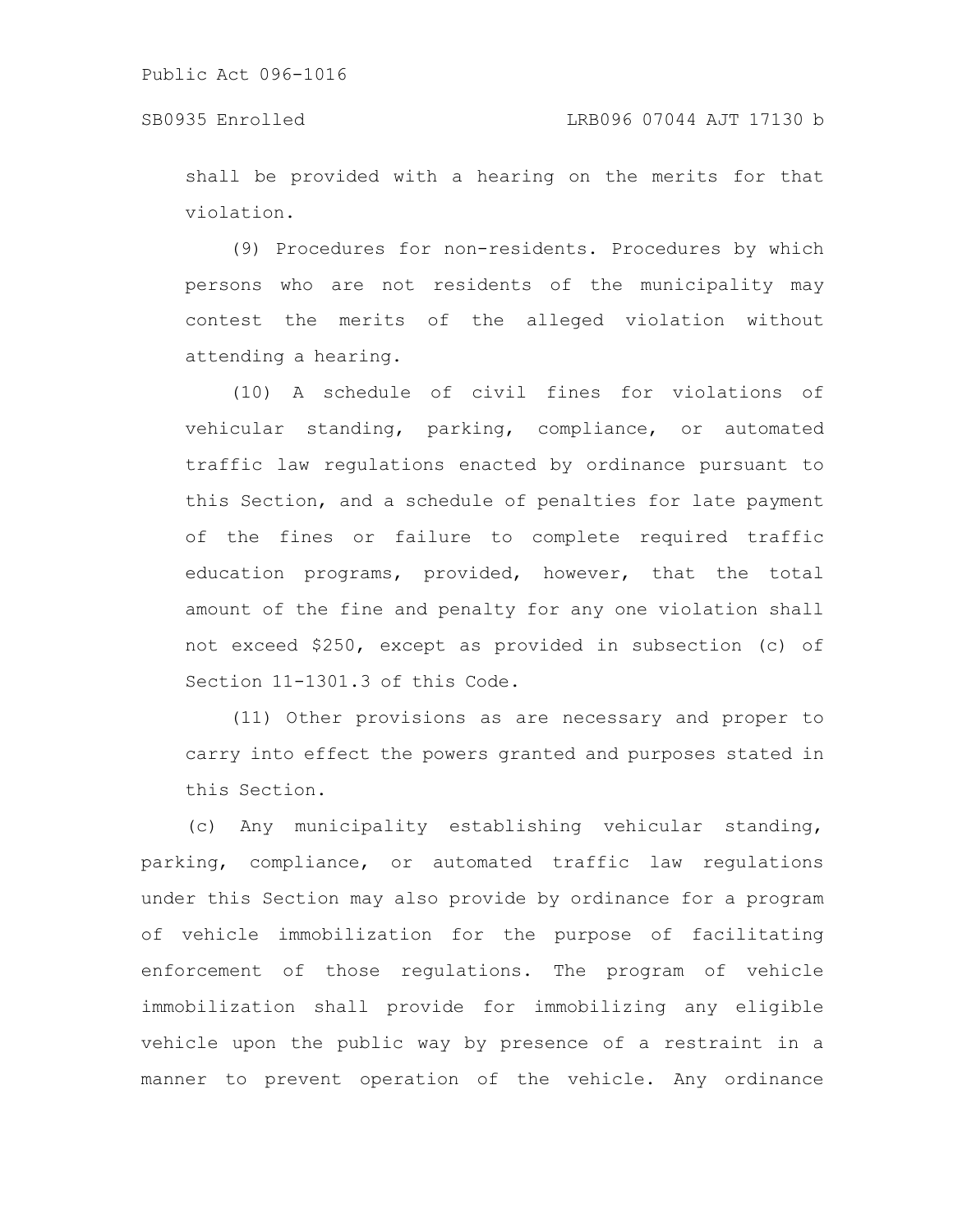establishing a program of vehicle immobilization under this Section shall provide:

(1) Criteria for the designation of vehicles eligible for immobilization. A vehicle shall be eligible for immobilization when the registered owner of the vehicle has accumulated the number of incomplete traffic education programs or unpaid final determinations of parking, standing, compliance, or automated traffic law violation liability, or both, as determined by ordinance.

(2) A notice of impending vehicle immobilization and a right to a hearing to challenge the validity of the notice by disproving liability for the incomplete traffic education programs or unpaid final determinations of parking, standing, compliance, or automated traffic law violation liability, or both, listed on the notice.

(3) The right to a prompt hearing after a vehicle has been immobilized or subsequently towed without the completion of the required traffic education program or payment of the outstanding fines and penalties on parking, standing, compliance, or automated traffic law violations, or both, for which final determinations have been issued. An order issued after the hearing is a final administrative decision within the meaning of Section 3-101 of the Code of Civil Procedure.

(4) A post immobilization and post-towing notice advising the registered owner of the vehicle of the right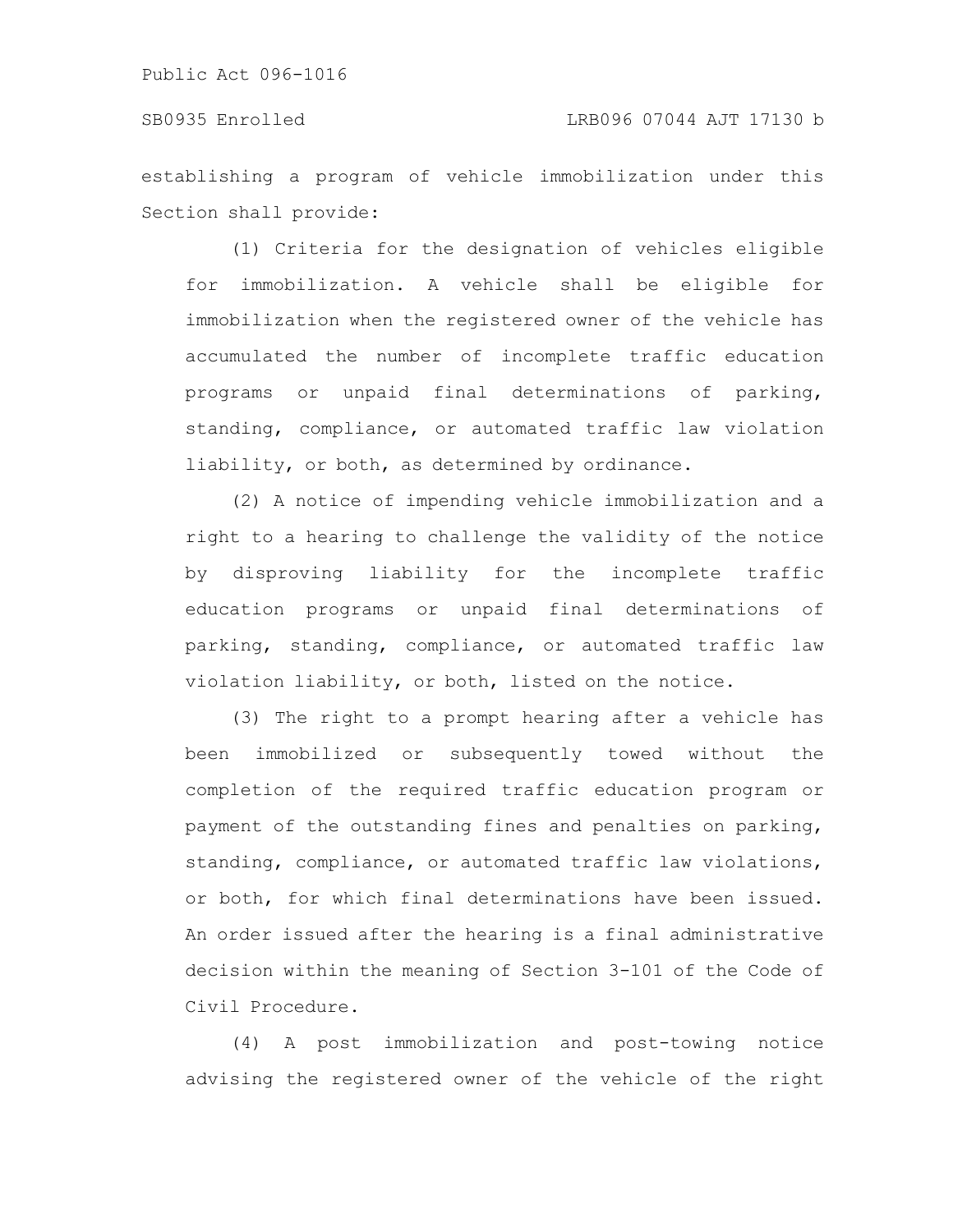to a hearing to challenge the validity of the impoundment.

(d) Judicial review of final determinations of parking, standing, compliance, or automated traffic law violations and final administrative decisions issued after hearings regarding vehicle immobilization and impoundment made under this Section shall be subject to the provisions of the Administrative Review Law.

(e) Any fine, penalty, incomplete traffic education program, or part of any fine or any penalty remaining unpaid after the exhaustion of, or the failure to exhaust, administrative remedies created under this Section and the conclusion of any judicial review procedures shall be a debt due and owing the municipality and, as such, may be collected in accordance with applicable law. Completion of any required traffic education program and payment in full of any fine or penalty resulting from a standing, parking, compliance, or automated traffic law violation shall constitute a final disposition of that violation.

(f) After the expiration of the period within which judicial review may be sought for a final determination of parking, standing, compliance, or automated traffic law violation, the municipality may commence a proceeding in the Circuit Court for purposes of obtaining a judgment on the final determination of violation. Nothing in this Section shall prevent a municipality from consolidating multiple final determinations of parking, standing, compliance, or automated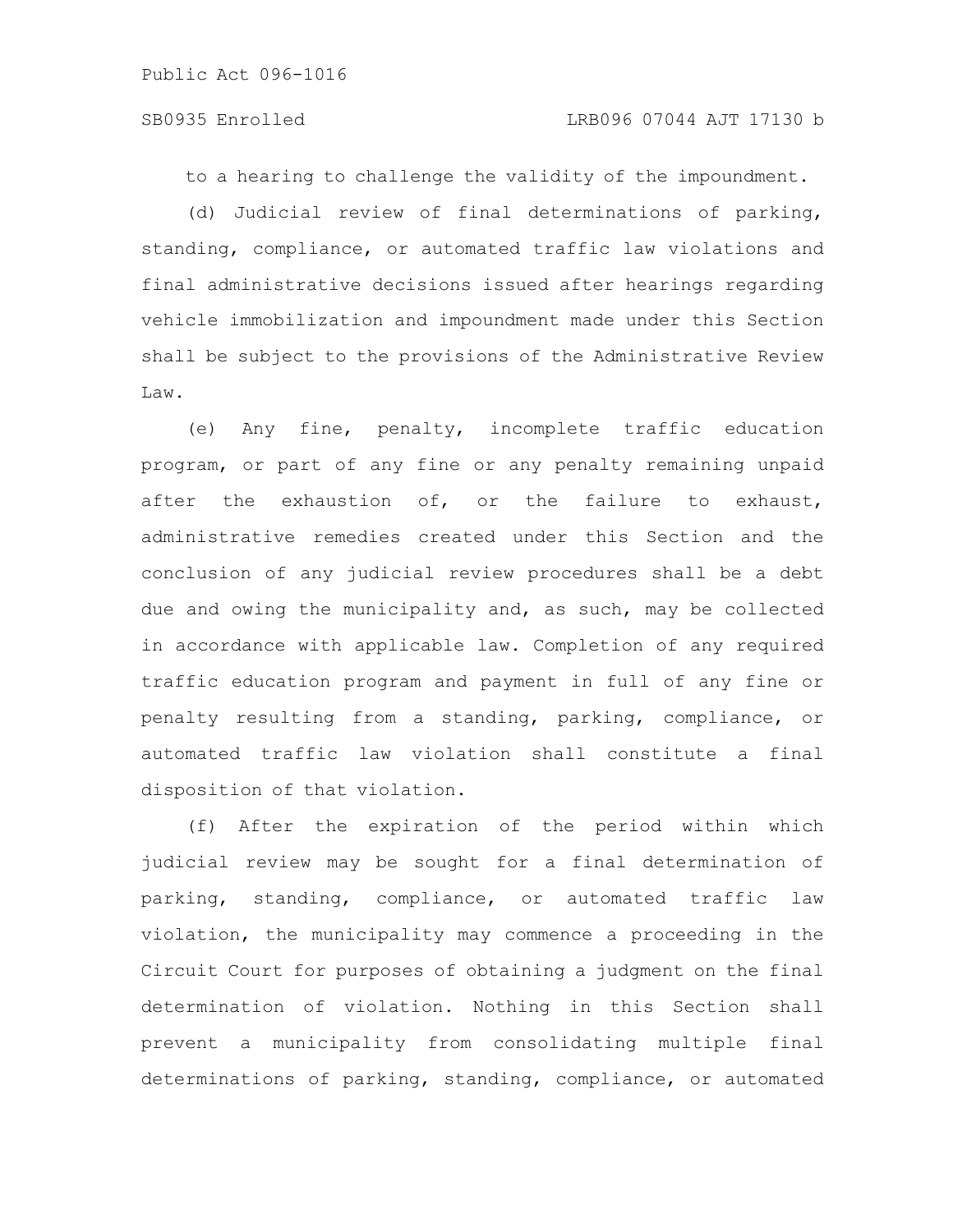traffic law violations against a person in a proceeding. Upon commencement of the action, the municipality shall file a certified copy or record of the final determination of parking, standing, compliance, or automated traffic law violation, which shall be accompanied by a certification that recites facts sufficient to show that the final determination of violation was issued in accordance with this Section and the applicable municipal ordinance. Service of the summons and a copy of the petition may be by any method provided by Section 2-203 of the Code of Civil Procedure or by certified mail, return receipt requested, provided that the total amount of fines and penalties for final determinations of parking, standing, compliance, or automated traffic law violations does not exceed \$2500. If the court is satisfied that the final determination of parking, standing, compliance, or automated traffic law violation was entered in accordance with the requirements of this Section and the applicable municipal ordinance, and that the registered owner or the lessee, as the case may be, had an opportunity for an administrative hearing and for judicial review as provided in this Section, the court shall render judgment in favor of the municipality and against the registered owner or the lessee for the amount indicated in the final determination of parking, standing, compliance, or automated traffic law violation, plus costs. The judgment shall have the same effect and may be enforced in the same manner as other judgments for the recovery of money.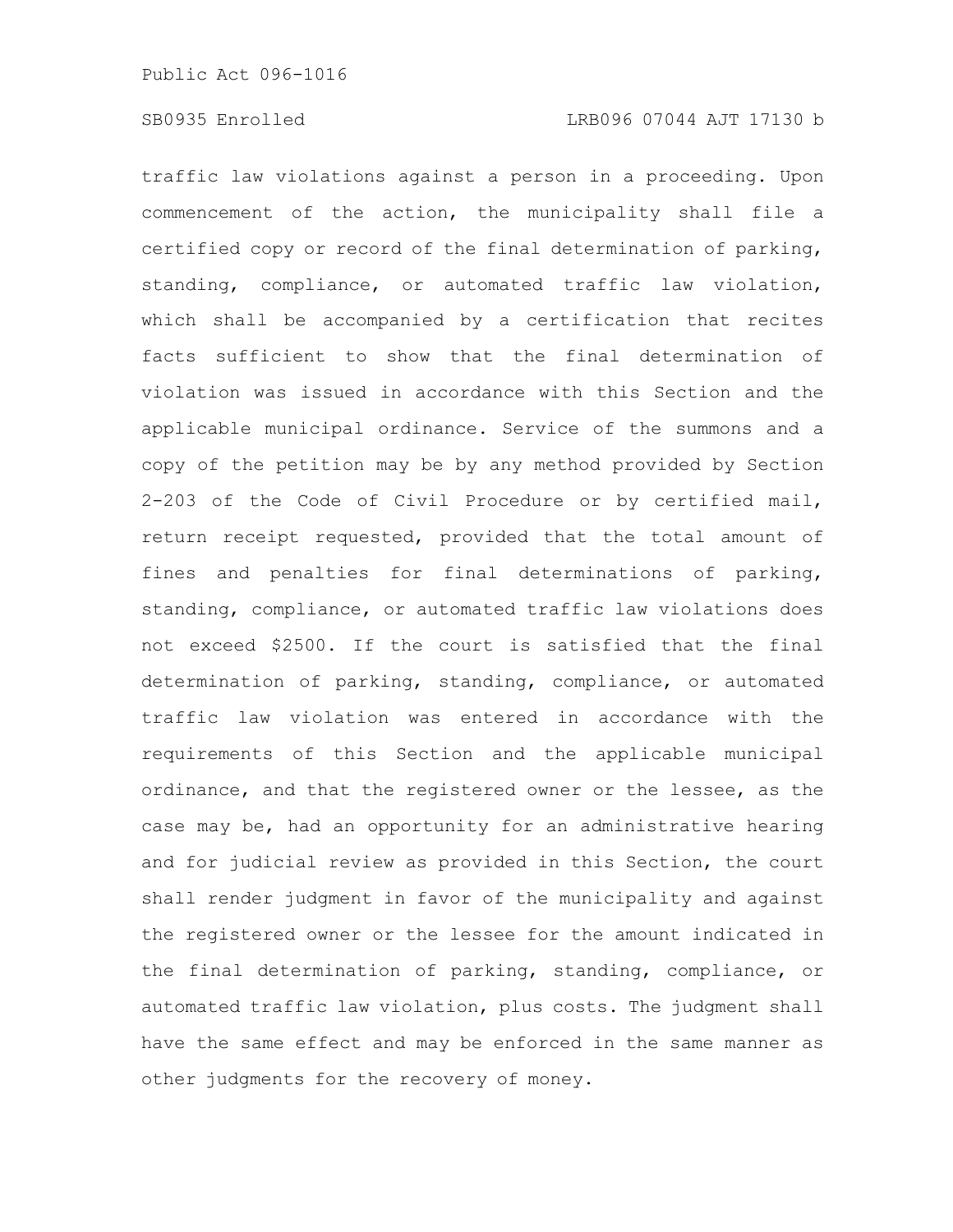### SB0935 Enrolled LRB096 07044 AJT 17130 b

(g) The fee for participating in a traffic education program under this Section shall not exceed \$25.

A low-income individual required to complete a traffic education program under this Section who provides proof of eligibility for the federal earned income tax credit under Section 32 of the Internal Revenue Code or the Illinois earned income tax credit under Section 212 of the Illinois Income Tax Act shall not be required to pay any fee for participating in a required traffic education program.

(Source: P.A. 95-331, eff. 8-21-07; 96-288, eff. 8-11-09; 96-478, eff. 1-1-10; revised 9-4-09.)

(625 ILCS 5/11-208.6)

Sec. 11-208.6. Automated traffic law enforcement system.

(a) As used in this Section, "automated traffic law enforcement system" means a device with one or more motor vehicle sensors working in conjunction with a red light signal to produce recorded images of motor vehicles entering an intersection against a red signal indication in violation of Section 11-306 of this Code or a similar provision of a local ordinance.

An automated traffic law enforcement system is a system, in a municipality or county operated by a governmental agency, that produces a recorded image of a motor vehicle's violation of a provision of this Code or a local ordinance and is designed to obtain a clear recorded image of the vehicle and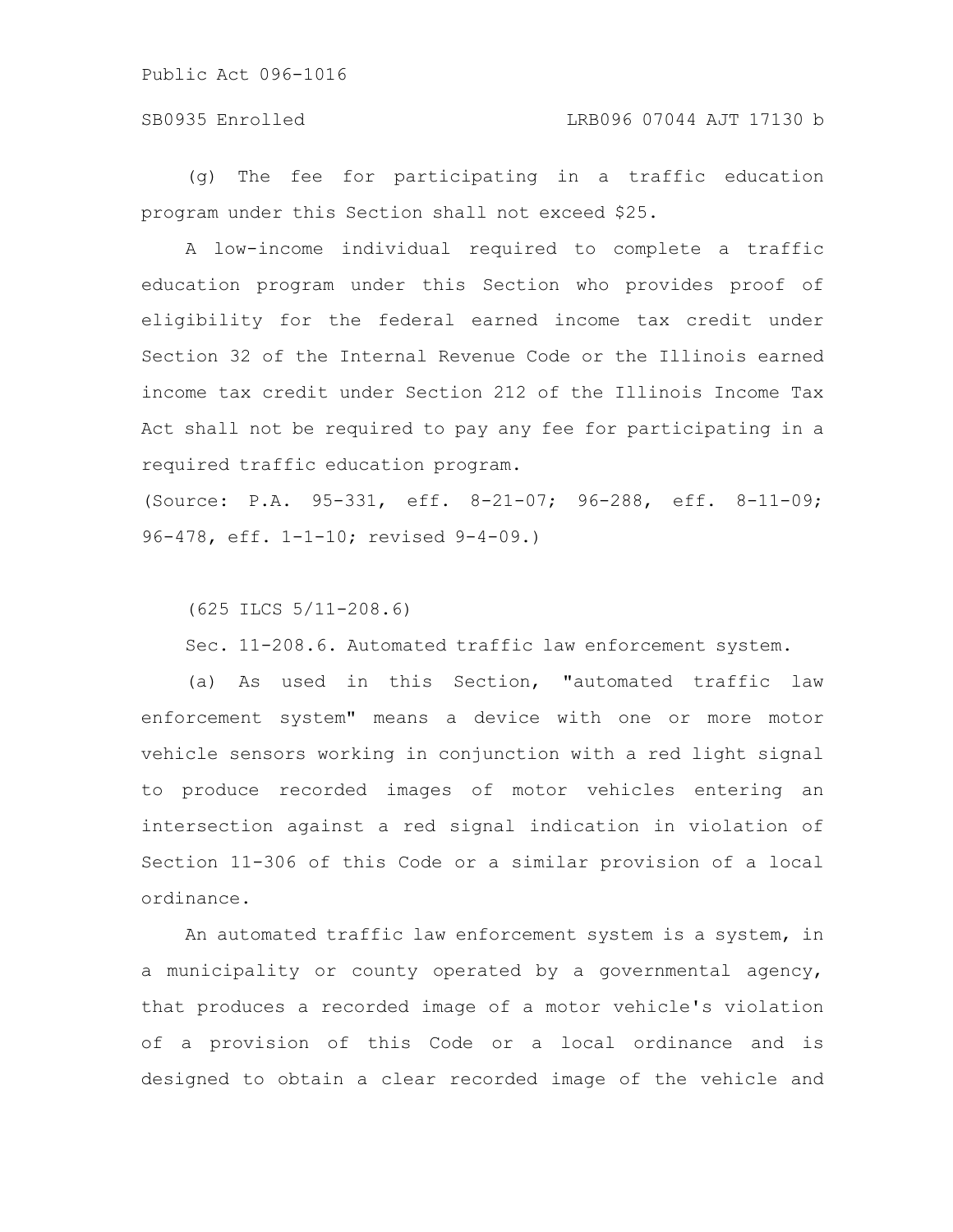### SB0935 Enrolled LRB096 07044 AJT 17130 b

the vehicle's license plate. The recorded image must also display the time, date, and location of the violation.

(b) As used in this Section, "recorded images" means images recorded by an automated traffic law enforcement system on:

- (1) 2 or more photographs;
- (2) 2 or more microphotographs;
- (3) 2 or more electronic images; or

(4) a video recording showing the motor vehicle and, on at least one image or portion of the recording, clearly identifying the registration plate number of the motor vehicle.

(b-5) A municipality or county that produces a recorded image of a motor vehicle's violation of a provision of this Code or a local ordinance must make the recorded images of a violation accessible to the alleged violator by providing the alleged violator with a website address, accessible through the Internet.

(c) A county or municipality, including a home rule county or municipality, may not use an automated traffic law enforcement system to provide recorded images of a motor vehicle for the purpose of recording its speed. The regulation of the use of automated traffic law enforcement systems to record vehicle speeds is an exclusive power and function of the State. This subsection (c) is a denial and limitation of home rule powers and functions under subsection (h) of Section 6 of Article VII of the Illinois Constitution.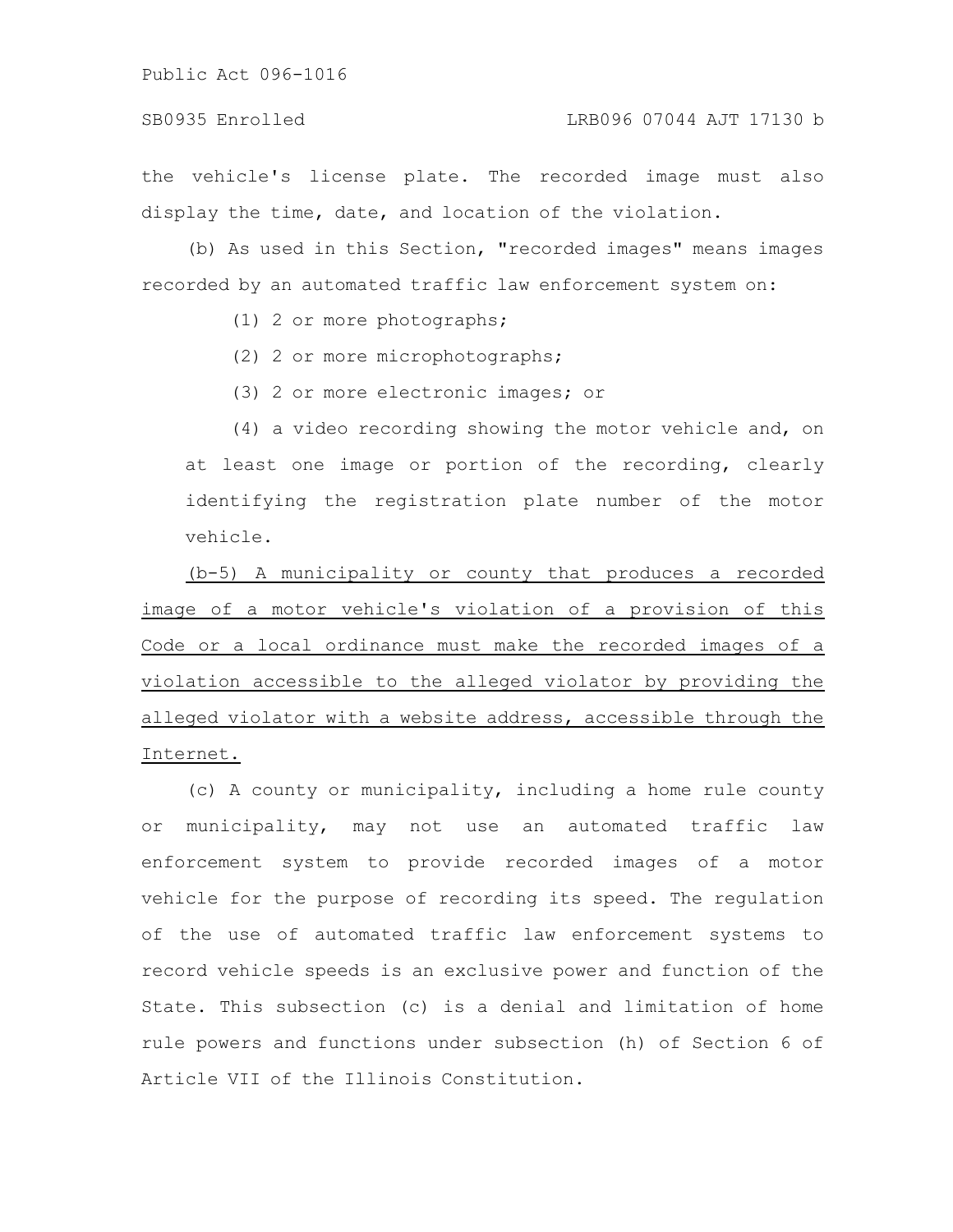(c-5) A county or municipality, including a home rule county or municipality, may not use an automated traffic law enforcement system to issue violations in instances where the motor vehicle comes to a complete stop and does not enter the intersection, as defined by Section 1-132 of this Code, during the cycle of the red signal indication unless one or more pedestrians or bicyclists are present, even if the motor vehicle stops at a point past a stop line or crosswalk where a driver is required to stop, as specified in subsection (c) of Section 11-306 of this Code or a similar provision of a local ordinance.

(d) For each violation of a provision of this Code or a local ordinance recorded by an automatic traffic law enforcement system, the county or municipality having jurisdiction shall issue a written notice of the violation to the registered owner of the vehicle as the alleged violator. The notice shall be delivered to the registered owner of the vehicle, by mail, within 30 days after the Secretary of State notifies the municipality or county of the identity of the owner of the vehicle, but in no event later than 90 days after the violation.

The notice shall include:

(1) the name and address of the registered owner of the vehicle;

(2) the registration number of the motor vehicle involved in the violation;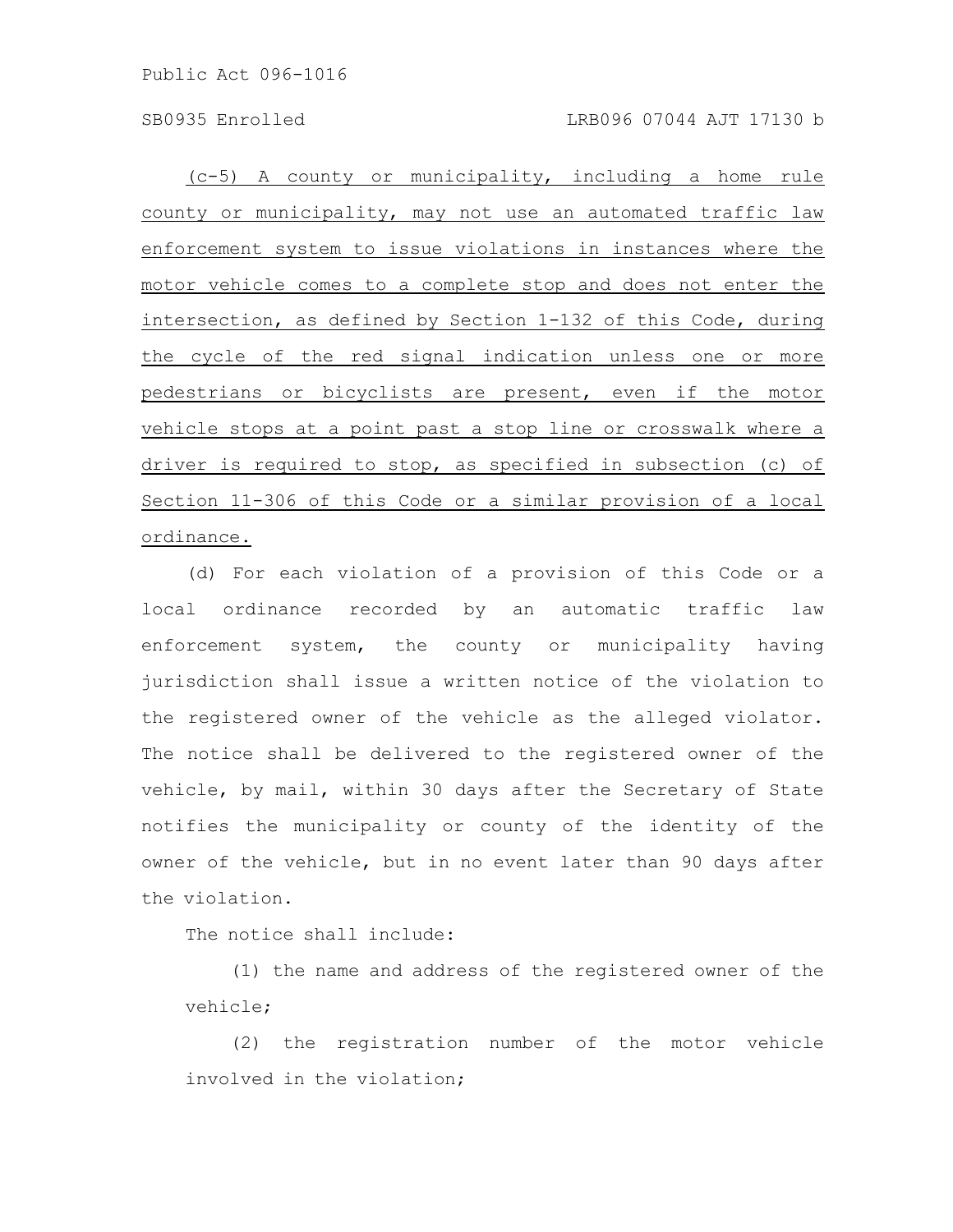(3) the violation charged;

(4) the location where the violation occurred;

(5) the date and time of the violation;

(6) a copy of the recorded images;

(7) the amount of the civil penalty imposed and the requirements of any traffic education program imposed and the date by which the civil penalty should be paid and the traffic education program should be completed;

(8) a statement that recorded images are evidence of a violation of a red light signal;

(9) a warning that failure to pay the civil penalty, to complete a required traffic education program, or to contest liability in a timely manner is an admission of liability and may result in a suspension of the driving privileges of the registered owner of the vehicle; and

(10) a statement that the person may elect to proceed by:

(A) paying the fine, completing a required traffic education program, or both; or

(B) challenging the charge in court, by mail, or by administrative hearing; and  $\div$ 

(11) a website address, accessible through the Internet, where the person may view the recorded images of the violation.

(e) If a person charged with a traffic violation, as a result of an automated traffic law enforcement system, does not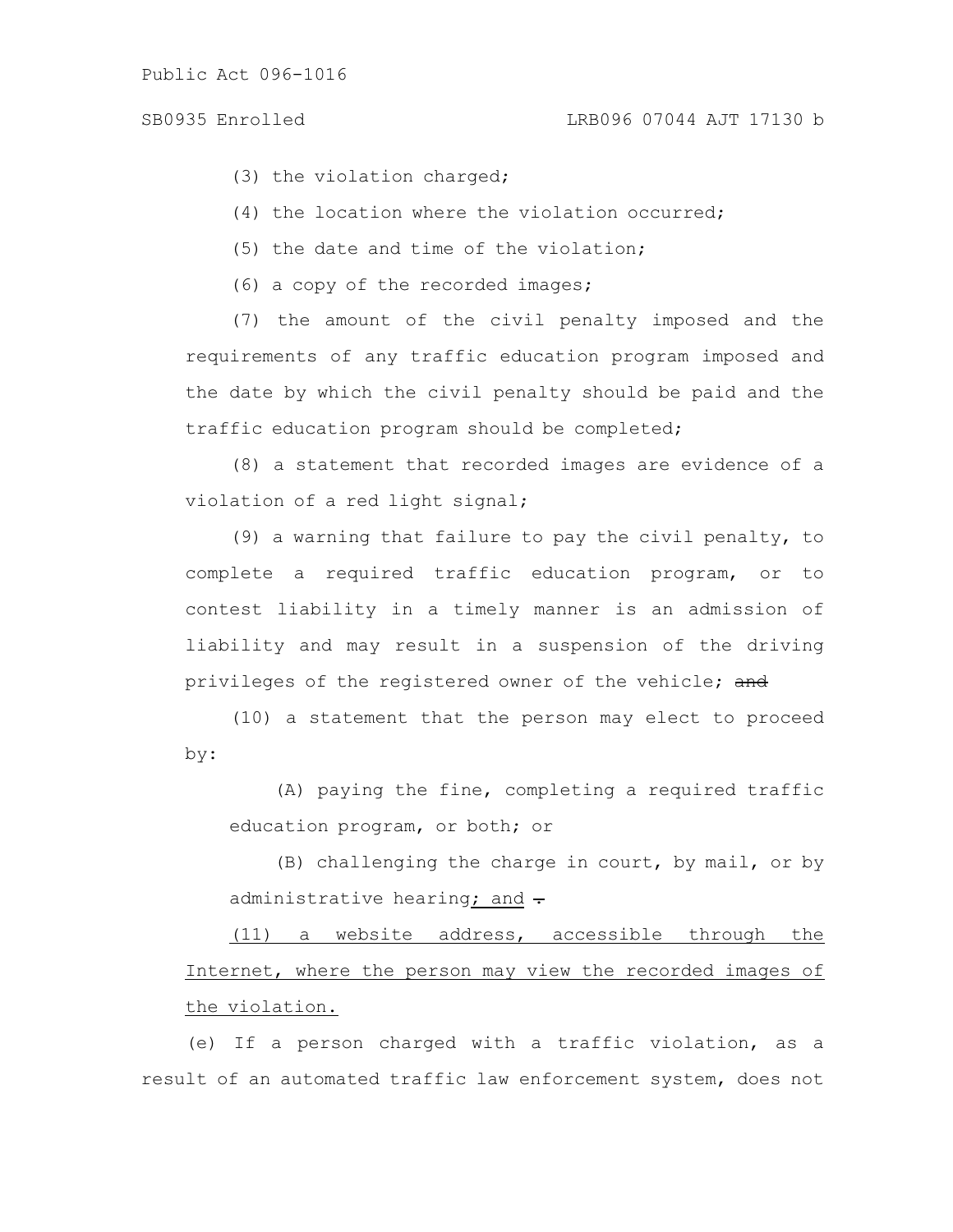# SB0935 Enrolled LRB096 07044 AJT 17130 b

pay the fine or complete a required traffic education program, or both, or successfully contest the civil penalty resulting from that violation, the Secretary of State shall suspend the driving privileges of the registered owner of the vehicle under Section 6-306.5 of this Code for failing to complete a required traffic education program or to pay any fine or penalty due and owing, or both, as a result of 5 violations of the automated traffic law enforcement system.

(f) Based on inspection of recorded images produced by an automated traffic law enforcement system, a notice alleging that the violation occurred shall be evidence of the facts contained in the notice and admissible in any proceeding alleging a violation under this Section.

(g) Recorded images made by an automatic traffic law enforcement system are confidential and shall be made available only to the alleged violator and governmental and law enforcement agencies for purposes of adjudicating a violation of this Section, for statistical purposes, or for other governmental purposes. Any recorded image evidencing a violation of this Section, however, may be admissible in any proceeding resulting from the issuance of the citation.

(h) The court or hearing officer may consider in defense of a violation:

(1) that the motor vehicle or registration plates of the motor vehicle were stolen before the violation occurred and not under the control of or in the possession of the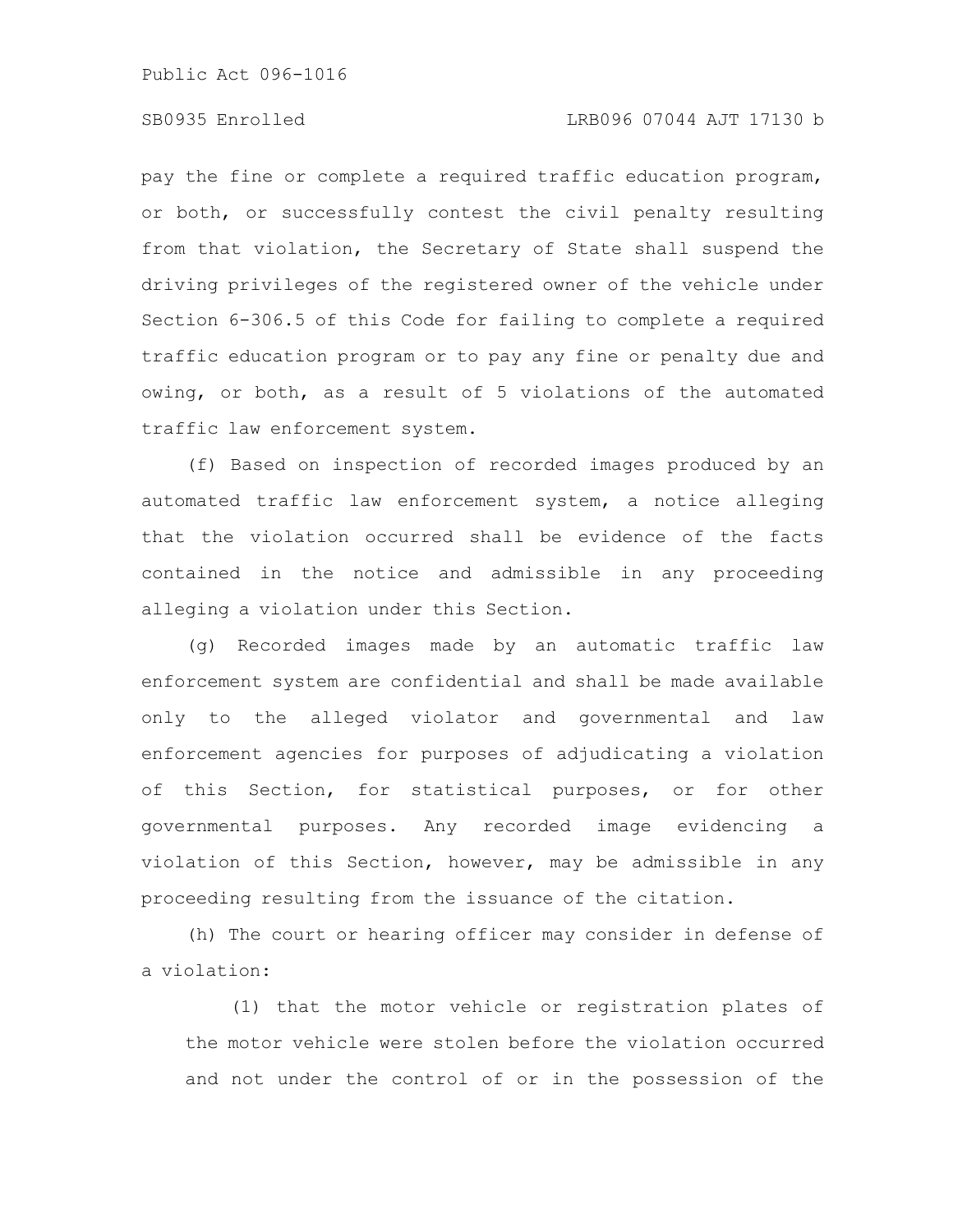### SB0935 Enrolled LRB096 07044 AJT 17130 b

owner at the time of the violation;

(2) that the driver of the vehicle passed through the intersection when the light was red either (i) in order to yield the right-of-way to an emergency vehicle or (ii) as part of a funeral procession; and

(3) any other evidence or issues provided by municipal or county ordinance.

(i) To demonstrate that the motor vehicle or the registration plates were stolen before the violation occurred and were not under the control or possession of the owner at the time of the violation, the owner must submit proof that a report concerning the stolen motor vehicle or registration plates was filed with a law enforcement agency in a timely manner.

(j) Unless the driver of the motor vehicle received a Uniform Traffic Citation from a police officer at the time of the violation, the motor vehicle owner is subject to a civil penalty not exceeding \$100 or the completion of a traffic education program, or both, plus an additional penalty of not more than \$100 for failure to pay the original penalty or to complete a required traffic education program, or both, in a timely manner, if the motor vehicle is recorded by an automated traffic law enforcement system. A violation for which a civil penalty is imposed under this Section is not a violation of a traffic regulation governing the movement of vehicles and may not be recorded on the driving record of the owner of the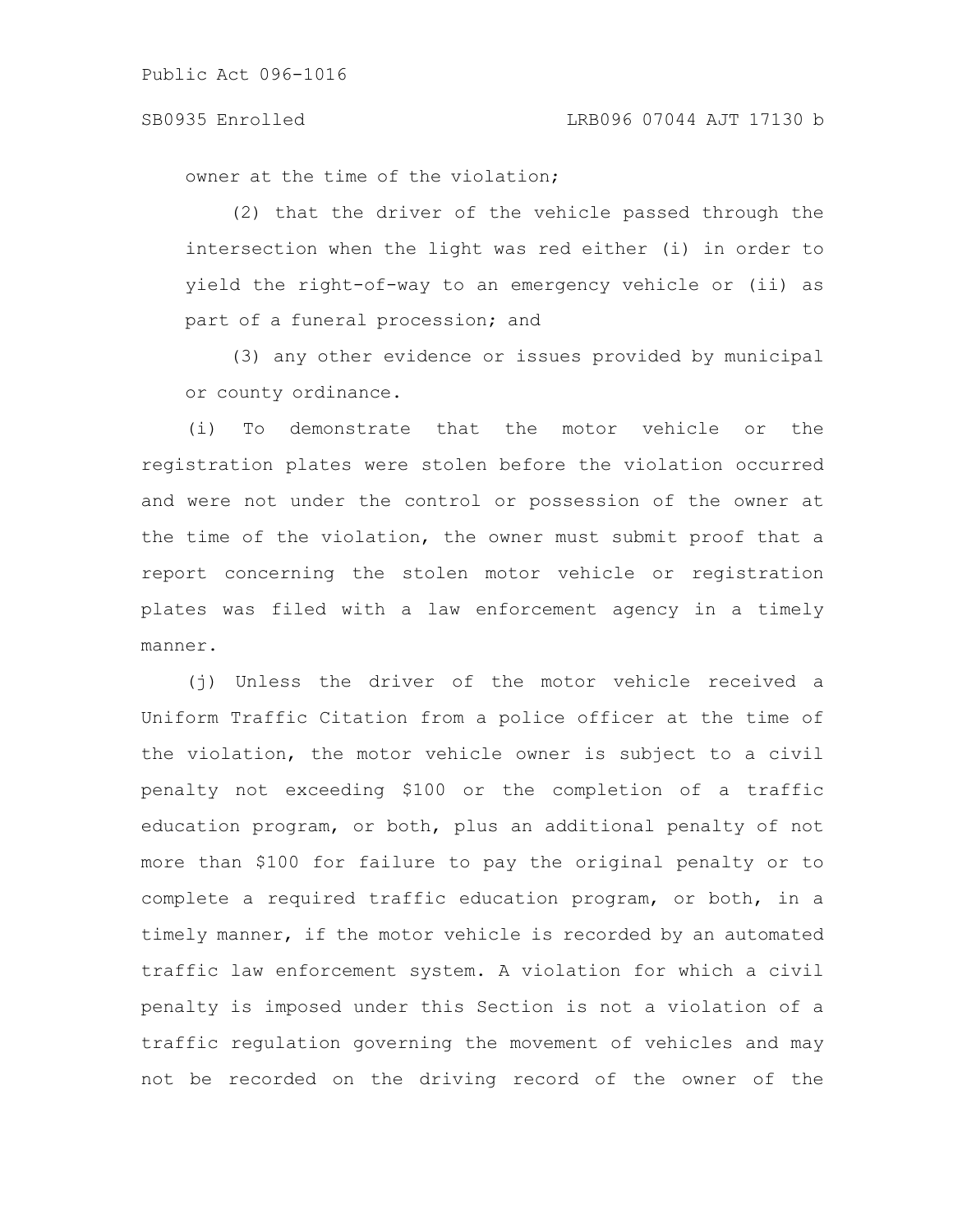vehicle.

(j-3) A registered owner who is a holder of a valid commercial driver's license is not required to complete a traffic education program.

(j-5) For purposes of the required traffic education program only, a registered owner may submit an affidavit to the court or hearing officer swearing that at the time of the alleged violation, the vehicle was in the custody and control of another person. The affidavit must identify the person in custody and control of the vehicle, including the person's name and current address. The person in custody and control of the vehicle at the time of the violation is required to complete the required traffic education program. If the person in custody and control of the vehicle at the time of the violation completes the required traffic education program, the registered owner of the vehicle is not required to complete a traffic education program.

(k) An intersection equipped with an automated traffic law enforcement system must be posted with a sign visible to approaching traffic indicating that the intersection is being monitored by an automated traffic law enforcement system.

(k-3) A municipality or county that has one or more intersections equipped with an automated traffic law enforcement system must provide notice to drivers by posting the locations of automated traffic law systems on the municipality or county website.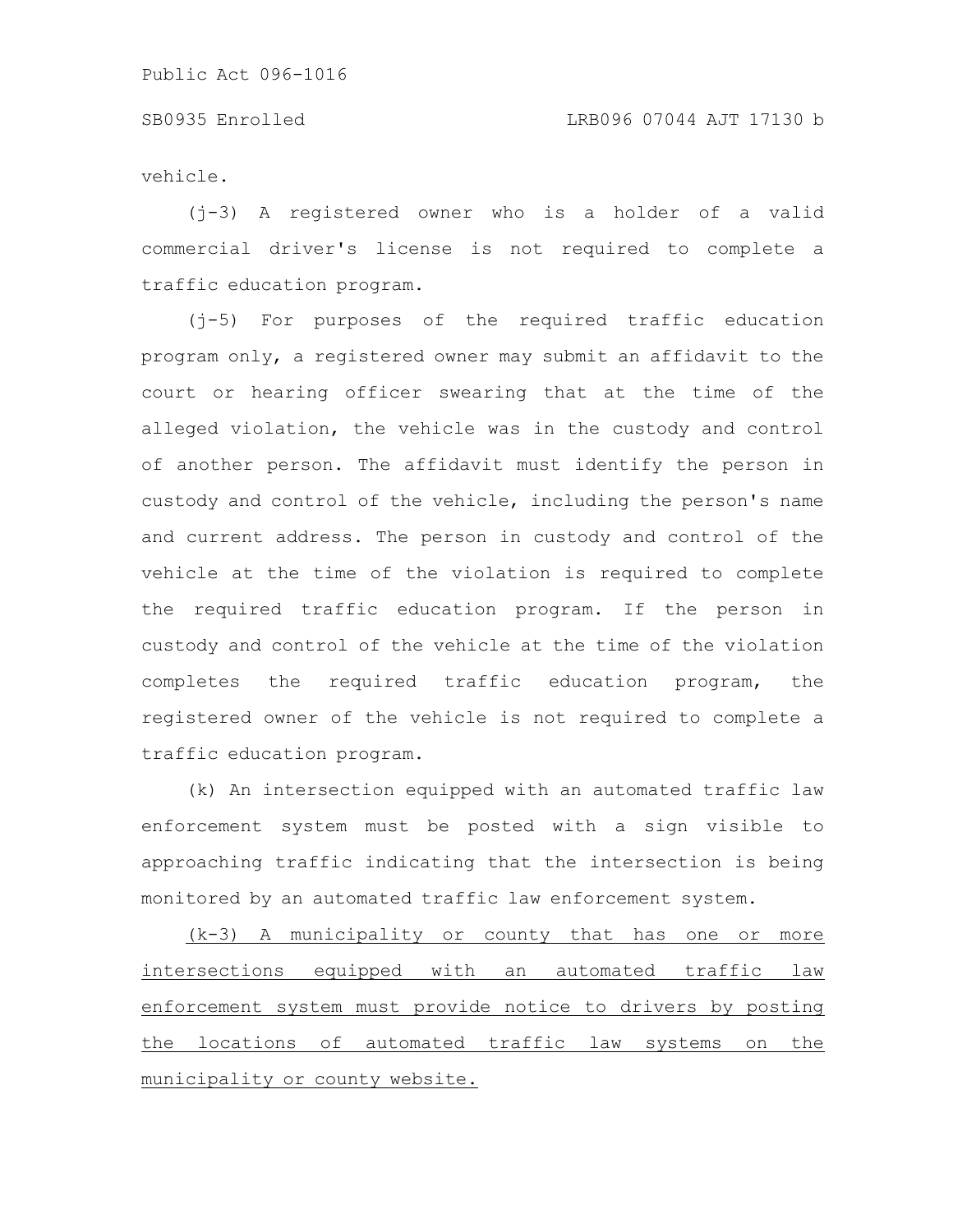(k-5) An intersection equipped with an automated traffic law enforcement system must have a yellow change interval that conforms with the Illinois Manual on Uniform Traffic Control Devices (IMUTCD) published by the Illinois Department of Transportation.

(k-7) A municipality or county operating an automated traffic law enforcement system shall conduct a statistical analysis to assess the safety impact of each automated traffic law enforcement system at an intersection following installation of the system. The statistical analysis shall be based upon the best available crash, traffic, and other data, and shall cover a period of time before and after installation of the system sufficient to provide a statistically valid comparison of safety impact. The statistical analysis shall be consistent with professional judgment and acceptable industry practice. The statistical analysis also shall be consistent with the data required for valid comparisons of before and after conditions and shall be conducted within a reasonable period following the installation of the automated traffic law enforcement system. The statistical analysis required by this subsection (k-7) shall be made available to the public and shall be published on the website of the municipality or county. If the statistical analysis for the 36 month period following installation of the system indicates that there has been an increase in the rate of accidents at the approach to the intersection monitored by the system, the municipality or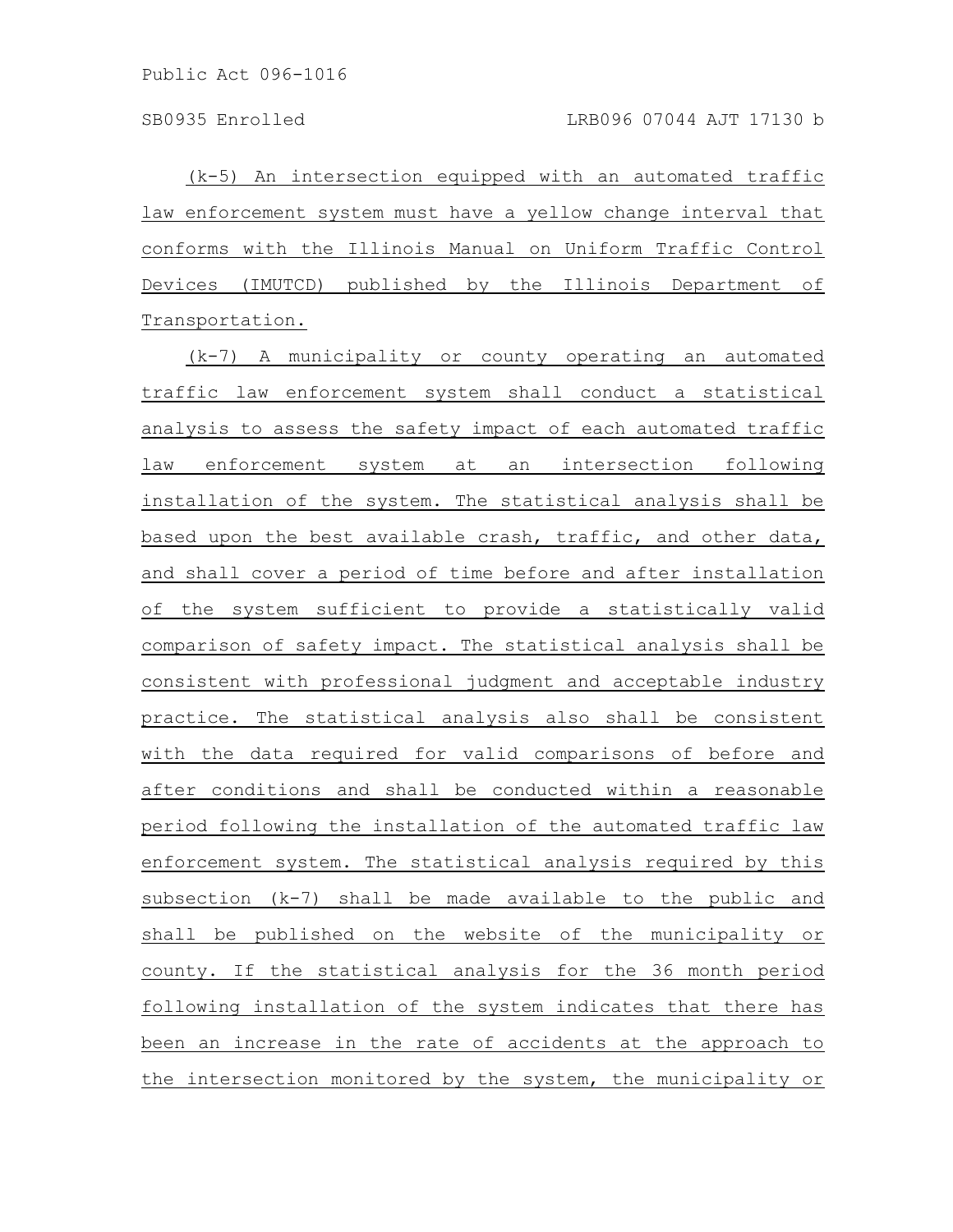county shall undertake additional studies to determine the cause and severity of the accidents, and may take any action that it determines is necessary or appropriate to reduce the number or severity of the accidents at that intersection.

(l) The compensation paid for an automated traffic law enforcement system must be based on the value of the equipment or the services provided and may not be based on the number of traffic citations issued or the revenue generated by the system.

(m) This Section applies only to the counties of Cook, DuPage, Kane, Lake, Madison, McHenry, St. Clair, and Will and to municipalities located within those counties.

(n) The fee for participating in a traffic education program under this Section shall not exceed \$25.

A low-income individual required to complete a traffic education program under this Section who provides proof of eligibility for the federal earned income tax credit under Section 32 of the Internal Revenue Code or the Illinois earned income tax credit under Section 212 of the Illinois Income Tax Act shall not be required to pay any fee for participating in a required traffic education program.

(o) A municipality or county shall make a certified report to the Secretary of State pursuant to Section 6-306.5 of this Code whenever a registered owner of a vehicle has failed to pay any fine or penalty due and owing as a result of 5 offenses for automated traffic law violations.